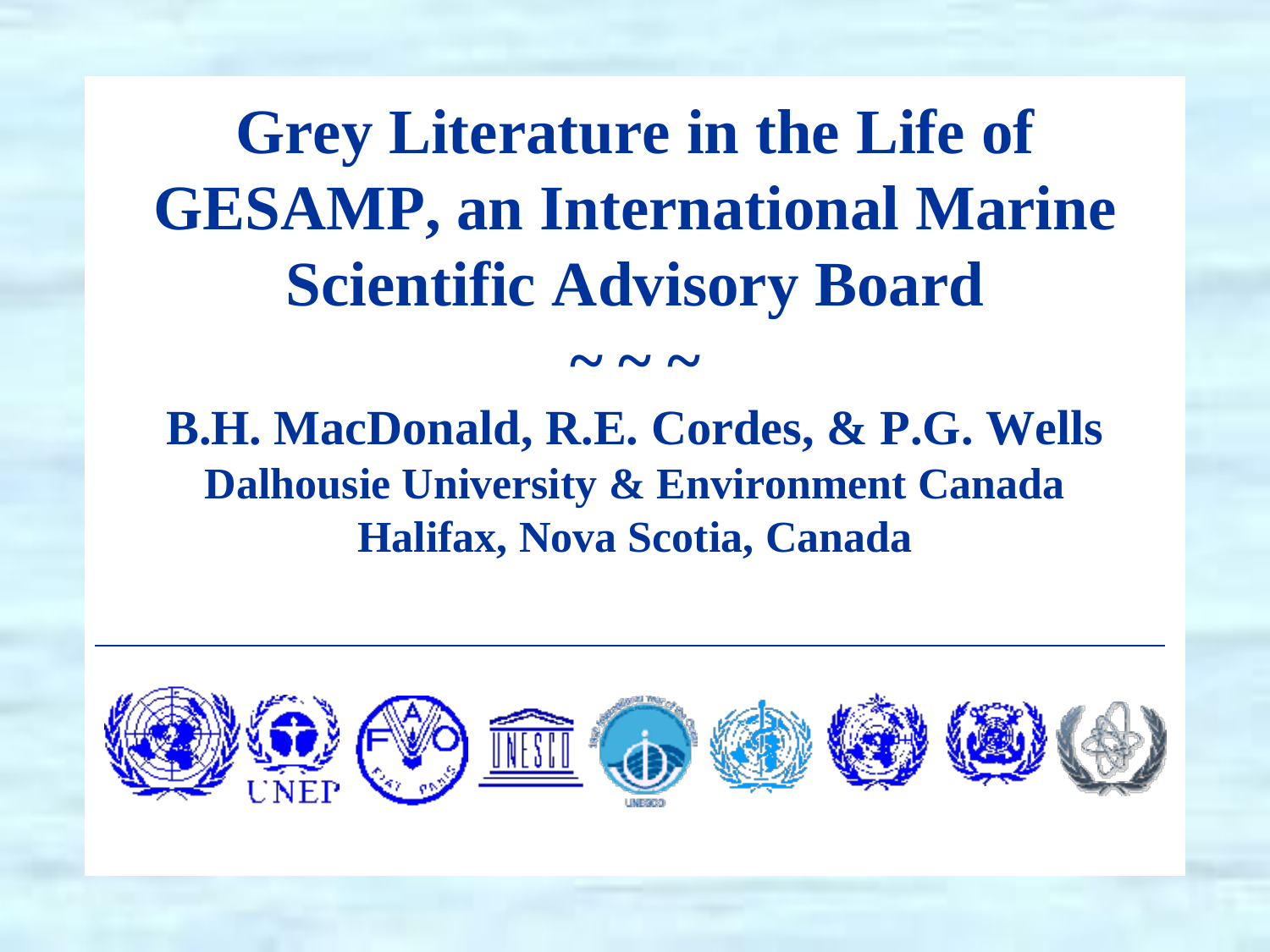### Selected GESAMP Reports

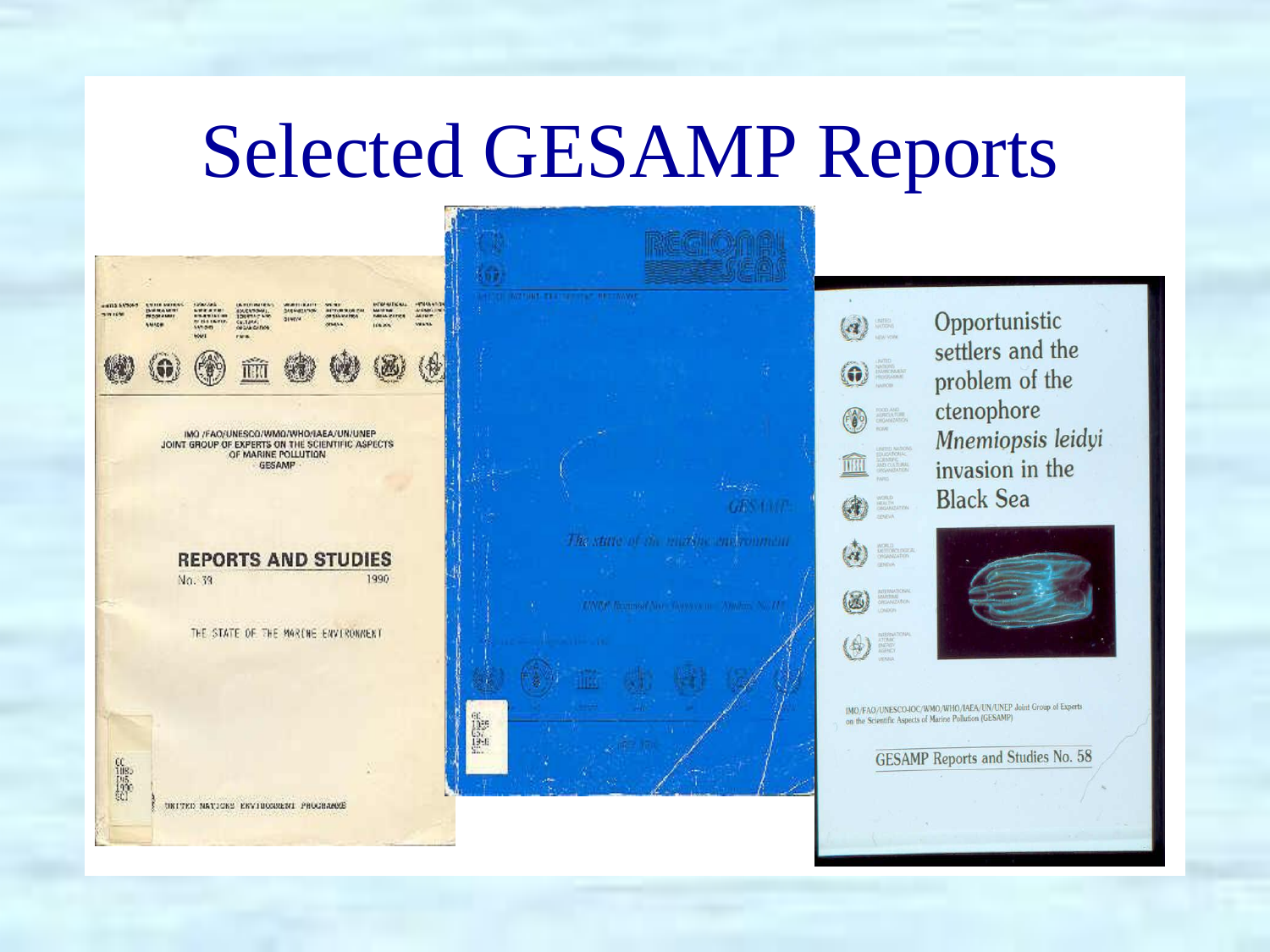GESAMP's 2002 Guidelines which Inform the Application of MARPOL



**The Revised GESAMP Hazard Evaluation** Procedure for **Chemical Substances Carried by Ships** 



SCI

 $\frac{1}{148}$ 



ING/ENOCALSON OX/WAID/WOODNAST/NUKEP John Green of toppens on the Scientific Aspects. of Warths, Environmental Francisco (SES/USF).

5AMP Reports and Studies No. 64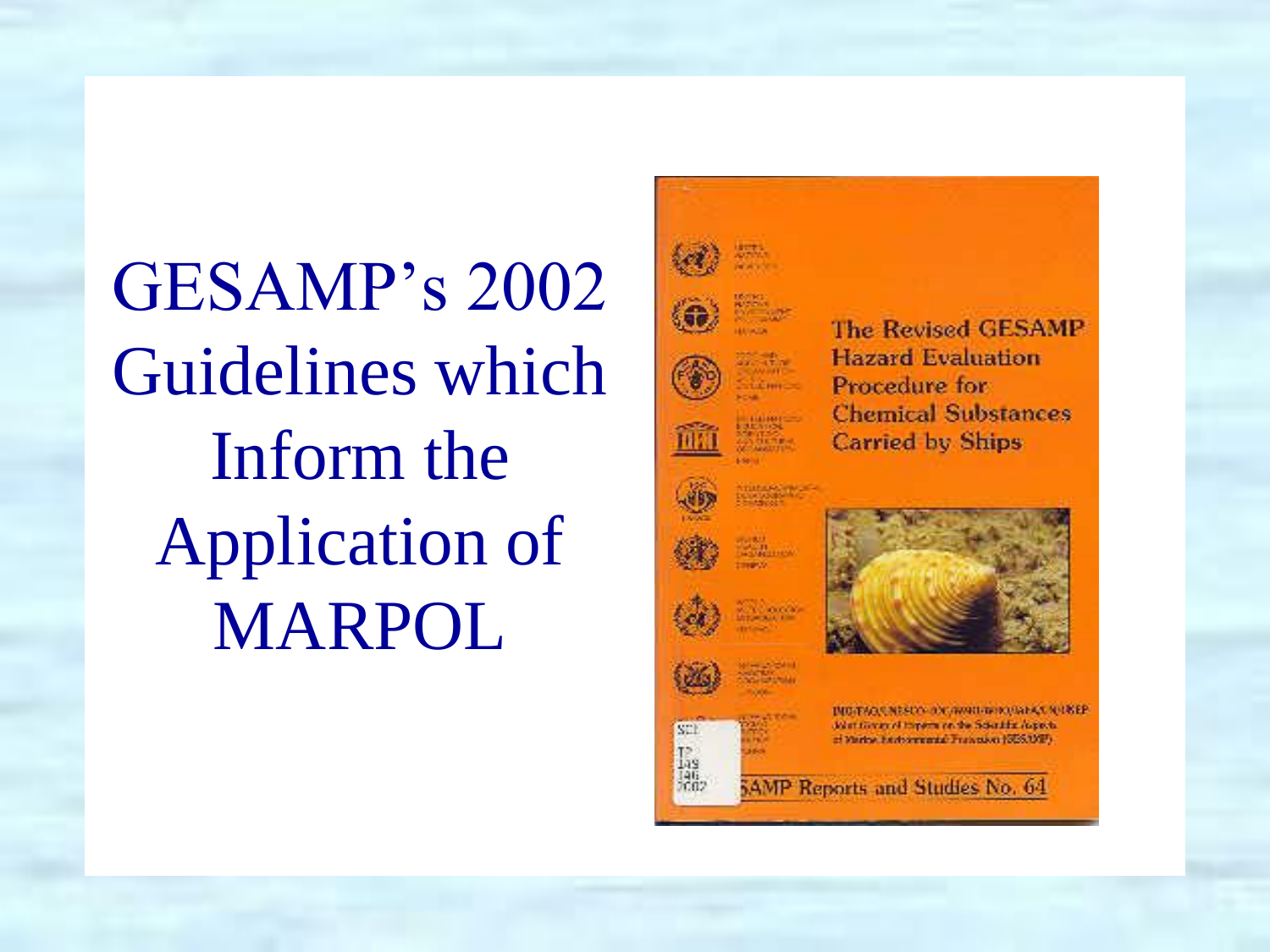# GESAMP Meetings







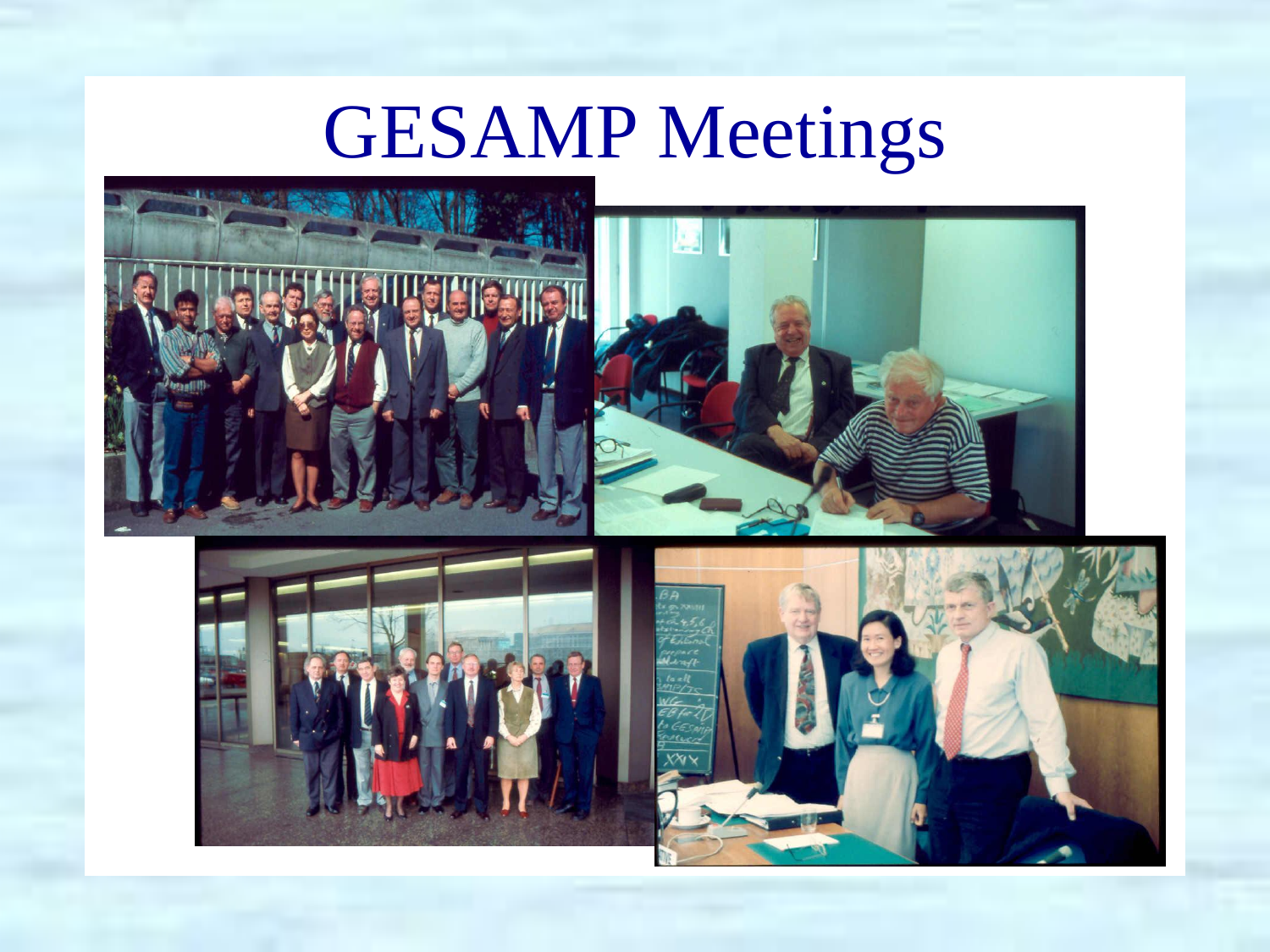# Report of a GESAMP Session



**FITHE LINITED ROMAN** 



UNITED NATION SCIENTIFIC<br>AND CULTURAL<br>ORGANIZATION



**FARIS** 



WORLD<br>HEALTH<br>ONGANIZATION **ALL AREA** 



AVORLD<br>METEOROLOGICAL<br>ORGANIZATION **ALCOHOL:** 



INTERNATIONAL<br>MARITIME<br>CIRGANIZATION **LONDON** 



VIENNA

INTERNATIONAL<br>ATOMIC<br>ENERGY<br>AGENCY



IMO/FAO/UNESCO-IOC/WMO/WHO/IAEA/UN/UNEP Joint Group of Experts on the Scientific Aspects of Marine Environmental Protection (GESAMP)

**GESAMP REPORTS AND STUDIES No. 63** 

#### Report of the twenty-seventh session of GESAMP

Nairobi, Kenya, 14 - 18 April 1997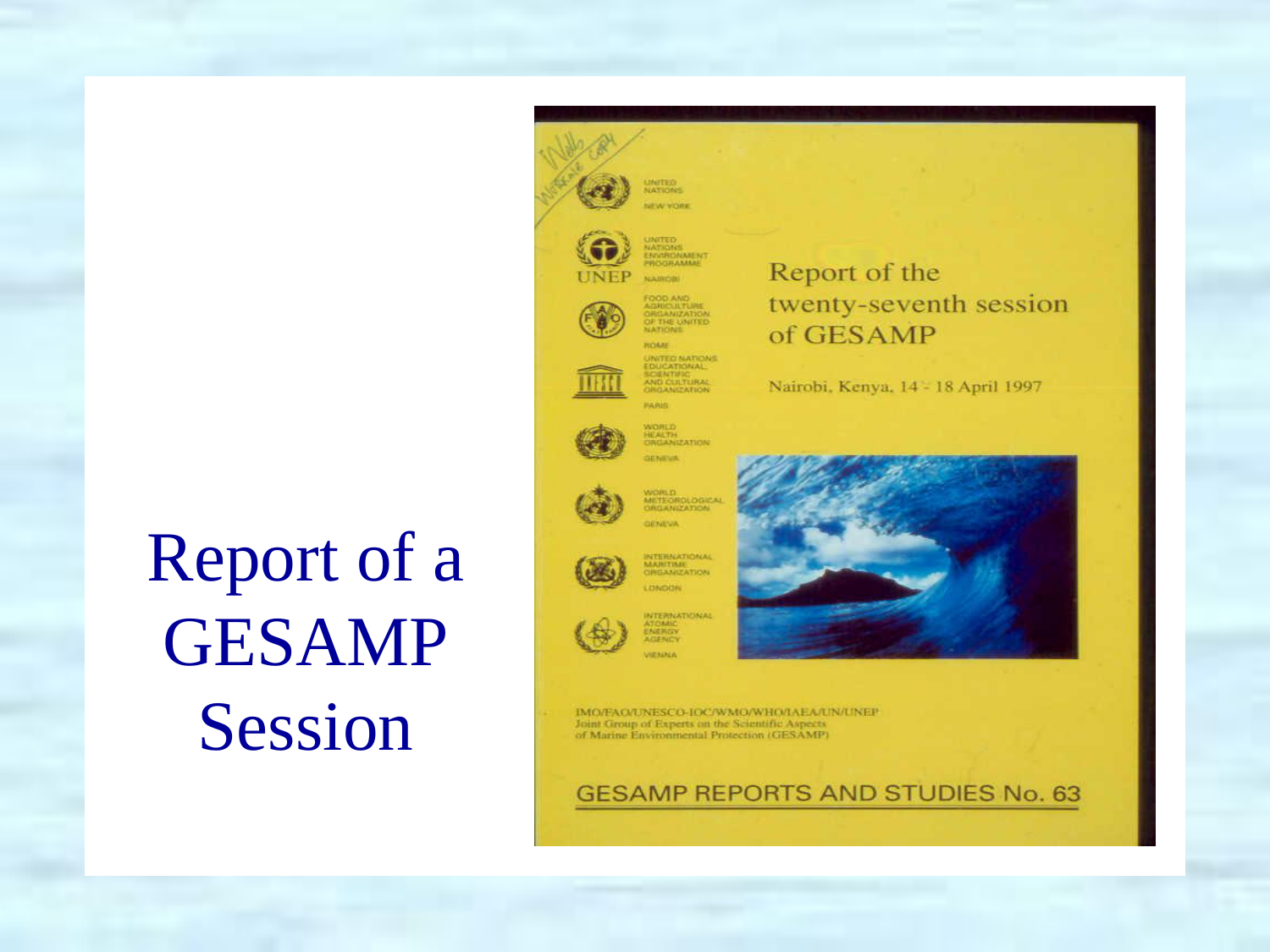**GESAMP Reports and Studies** 

IMO/FAO/UNESCO-IOC/WMO/WHO/IAEA/UN/UNEP Joint Group of Experts on the Scientific Aspects of Marine Environmental Protection (GESAMP)



### A Sea of Troubles



Coordination Office of the Global Programme of Action for the Protection of the Marine Environment from Land-based Activities (UNEP) - The Hague Division of Environmental Conventions (UNEP) - Natrobi Advisory Committee on Protection of the Sea (ACOPS) - London

### **Report # 70** Prepared with assistance of a science journalist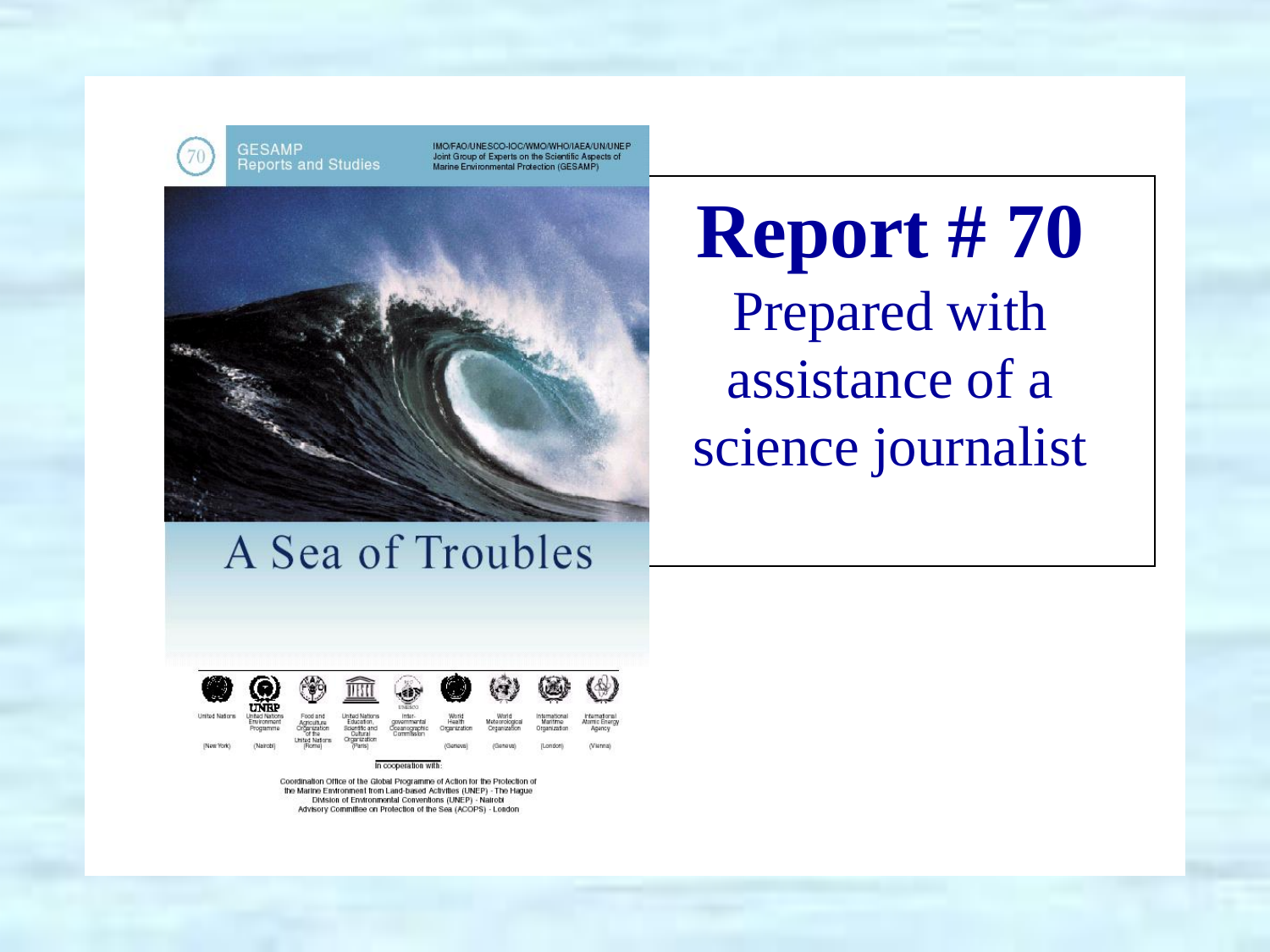#### **Table 1—Types of GESAMP Publications**

| <b>Type of Content</b>             | <b>Type of Publication</b>                                                            | Items in<br><b>English</b> | <b>Translations</b><br><b>Identified</b> |
|------------------------------------|---------------------------------------------------------------------------------------|----------------------------|------------------------------------------|
| Session Reports                    | GESAMP Reports and Studies                                                            | 25                         | 59                                       |
|                                    | Early sessions - documents                                                            | 6.                         | 15                                       |
|                                    | Early sessions - other series                                                         |                            | 4                                        |
|                                    | Related journal articles                                                              | 7                          |                                          |
| Thematic Reports                   | GESAMP Reports and Studies                                                            | 48                         | 7                                        |
|                                    | Supplements to early session reports.                                                 | 2                          | 4                                        |
| Identical versions in other series |                                                                                       | 14                         | 2                                        |
|                                    | Only published in other series                                                        | 2                          |                                          |
|                                    | Report drafts and other working documents<br>(# not determined)                       |                            |                                          |
|                                    | Related books (commercial publishers)                                                 | 2                          |                                          |
|                                    | Related journal articles (primary literature)                                         | 6                          |                                          |
| About GESAMP                       | Histories of GESAMP                                                                   | 2                          |                                          |
|                                    | Journal articles describing GESAMP<br>(not included as targets in the citation study) | 6                          |                                          |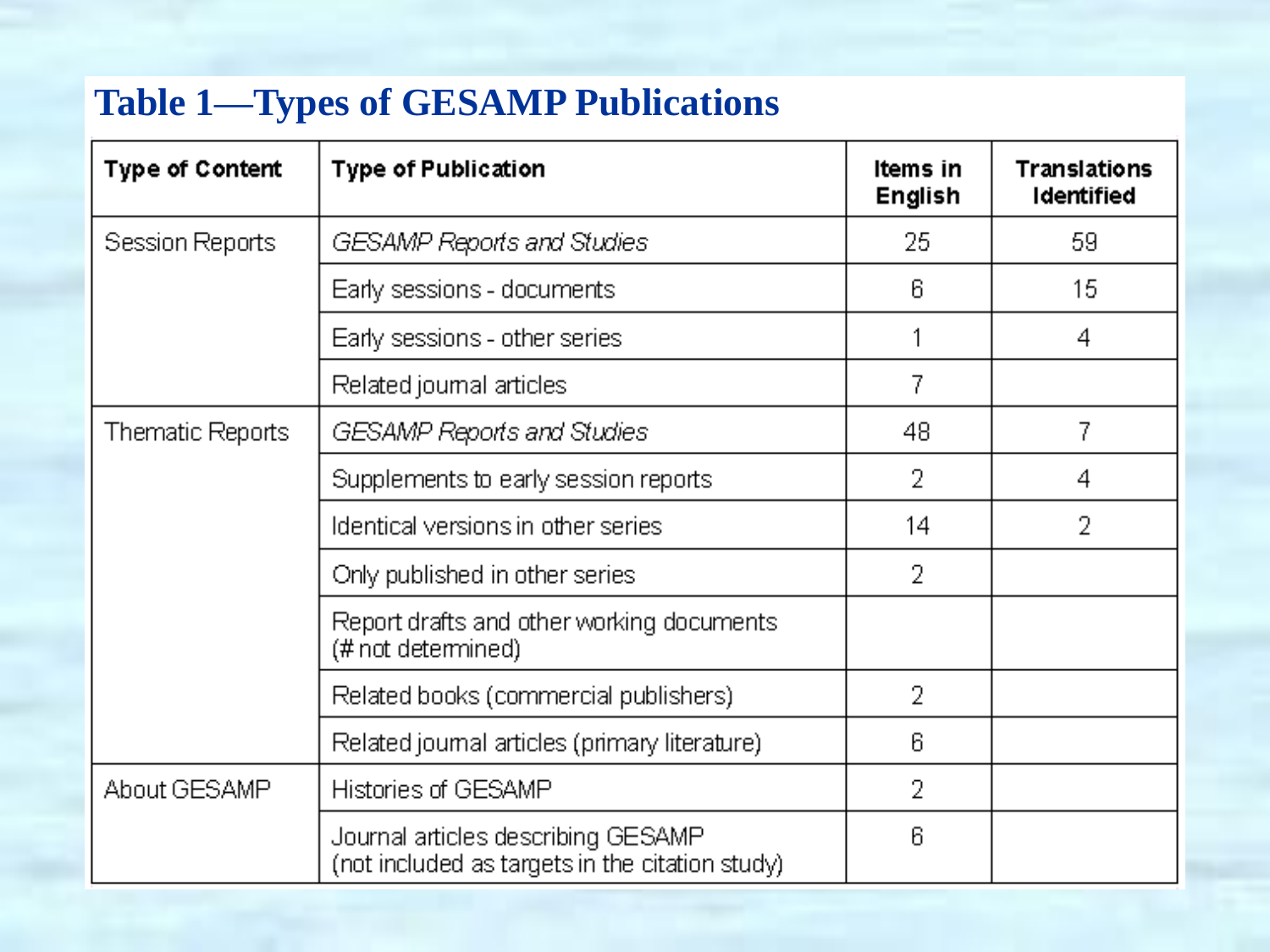#### **Table 2 — Ten Most Frequently Cited GESAMP Publications, to 28 July 2002**

| Report Title                                                                          |           |  |
|---------------------------------------------------------------------------------------|-----------|--|
| Versions' and Publication Dates                                                       | Citations |  |
| The Atmospheric Input of Trace Species to the World Ocean.                            |           |  |
| A: # 38 (1989), B: # 119 (1990), C: Duce et al. (1991).                               |           |  |
| The State of the Marine Environment                                                   |           |  |
| A: # 39 (1990), B: # 115 (1990) (also in Spanish), C: GESAMP (1991b) <del>?</del>     |           |  |
| Technical Annexes to the Report of the State of the Marine Environment                |           |  |
| B: # 114 (1990), C: Fowler (1990)                                                     |           |  |
| The Sea-Surface Microlayer and its Role in Global Change                              | 76        |  |
| A: #59 (1995), C: Liss & Duce (1997).                                                 |           |  |
| Land/Sea Boundary Flux of Contaminants: Contributions from Rivers                     | 60.       |  |
| A:#32 (1987)                                                                          |           |  |
| The Review of the Health of the Oceans                                                |           |  |
| A: # 15 (1982), B: # 16 (1982).                                                       |           |  |
| Impact of Oil on the Marine Environment.                                              |           |  |
| A:#6 (1977).                                                                          |           |  |
| Revie w of Potentially Harmful Substances: Arsenic, Mercury and Selenium <sup>a</sup> | 43.       |  |
| A: # 28 (1986), B: # 92 (1988).                                                       |           |  |
| Impact of Oil and Related Chemicals on the Marine Environment                         |           |  |
| A: # 50 (1993)                                                                        |           |  |
| Global Strategies for Marine Environmental Protection                                 |           |  |
| A: # 45 (1991), C: Gray et al. (1991).                                                |           |  |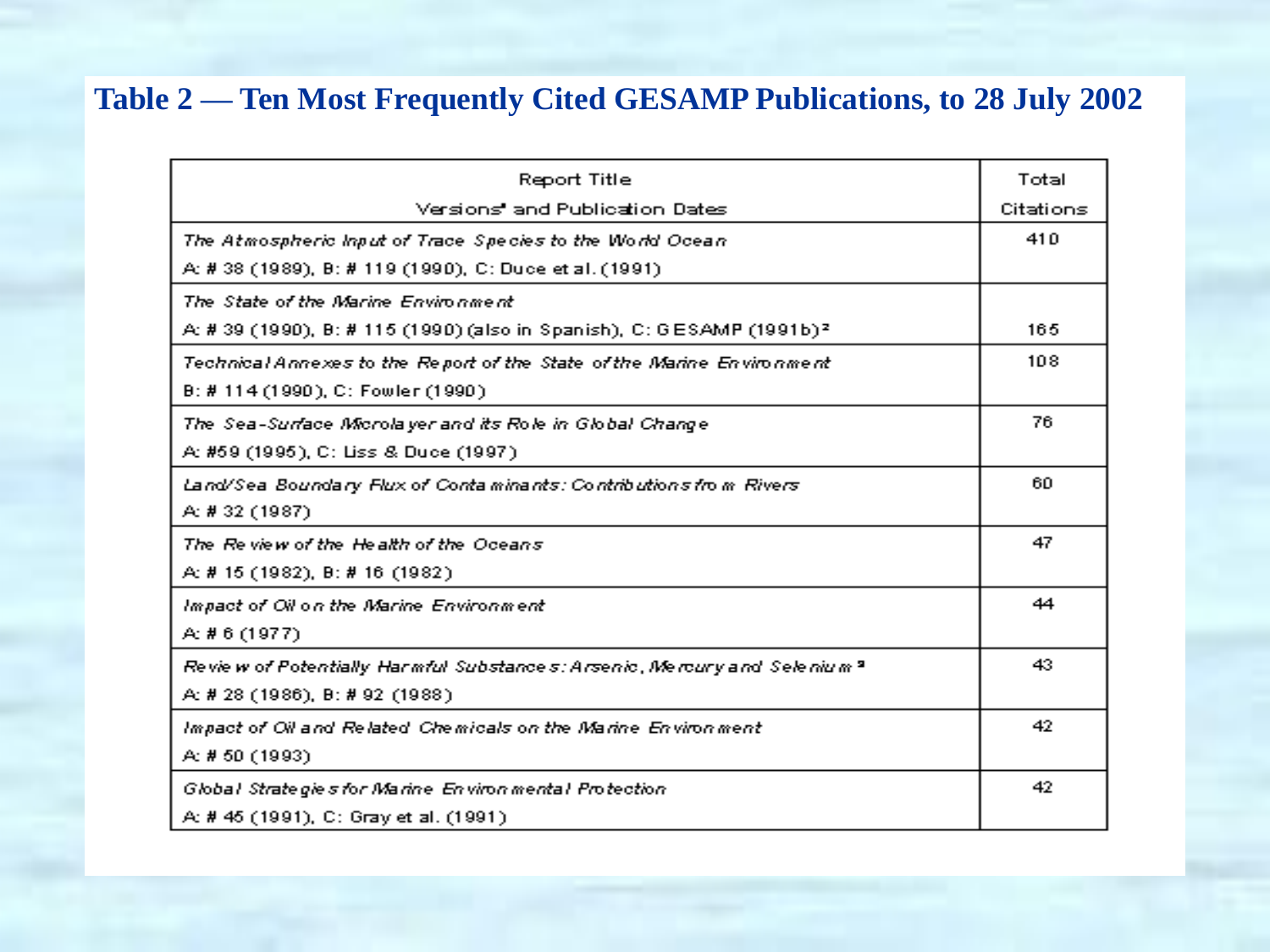**GESAMP Reports and Studies** 

IMO/FAO/UNESCO-IOC/WMO/WHO/IAEA/UN/UNEP Joint Group of Experts on the Scientific Aspects of<br>Marine Environmental Protection (GESAMP)

# Some reports now available at gesamp.imo.org



Land-based sources and activities affecting the quality and uses of the marine, coastal and associated freshwater environment



In cooperation with: Coordination Office of the Global Programme of Action for the Protection of the Marine Environment from Land-based Activities (UNEP) - The Hague Division of Environmental Conventions (UNEP) - Natrobi Advisory Committee on Protection of the Sea (ACOPS) - London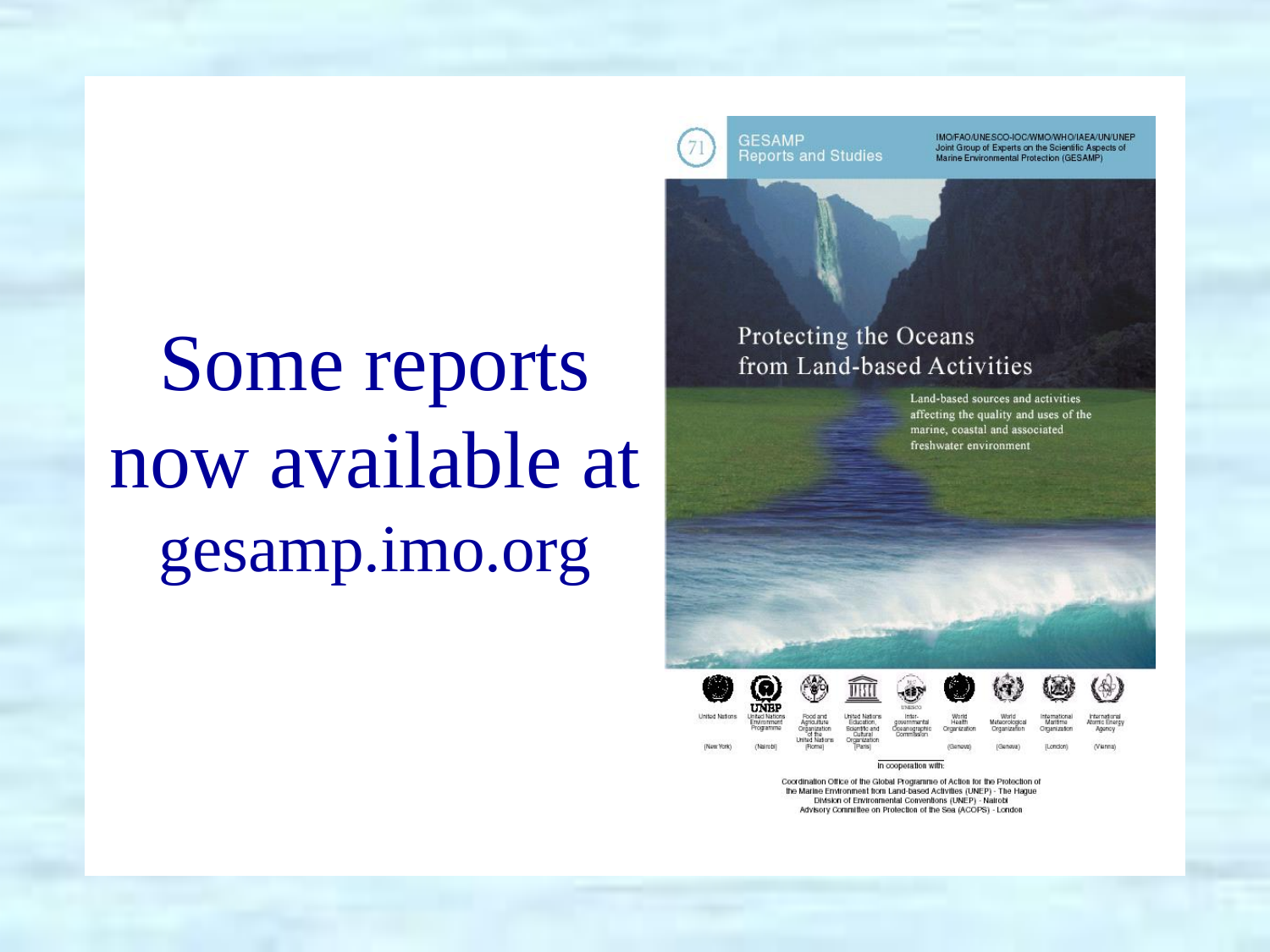#### **Table 3—Variations (in Bold) in Bibliographic Elements Among the Title Page, Cover, and Recommended Citation Format of Selected Reports**

| Report        | <b>Element</b>      | Location           | <b>Contents</b>                                                                                                                                  |  |
|---------------|---------------------|--------------------|--------------------------------------------------------------------------------------------------------------------------------------------------|--|
| #61<br>(1996) | Corporate<br>author | Title page         | IMO/FAO/Unesco-IOCAVMOAVHO/IAEA/UN/UNEP Joint Group<br>of Experts on the Scientific Aspects of Marine Environmental<br>Protection - GESAMP -     |  |
|               |                     | Cover              | IMO/FAO/UNESCO-IOC/VVMO/VVHO/IAEA/UN/UNEP Joint<br>Group of Experts on the Scientific Aspects of Marine<br>Environmental Protection (GESAMP)     |  |
|               |                     | Citation<br>format | GESAMP(IMO/FAO/UNESCO-IOC/WMO/WHO/IAEA/UN/UNEP<br>Joint Group of Experts on the Scientific Aspects of Marine<br><b>Environmental Protection)</b> |  |
|               | <b>Series</b>       | Title page         | Reports and Studies No. 61                                                                                                                       |  |
|               |                     | Cover              | <b>GESAMP</b> Reports and Studies No. 61                                                                                                         |  |
|               |                     | Citation<br>format | Rep. Stud. GESAMP, (61):66 p.                                                                                                                    |  |
|               | Title               | Title page         | The contributions of science to integrated coastal management                                                                                    |  |
|               |                     | Cover              | The contributions of science to integrated coastal management                                                                                    |  |
|               |                     | Citation<br>format | The contributions of science to coastal zone management                                                                                          |  |
| #67<br>(1999) | Title               | Title page         | Report of the twenty-ninth session, London, United Kingdom,<br>23-26 August 1999                                                                 |  |
|               |                     | Cover              | Report of the twenty-ninth session of GESAMP London, 23-26<br>August 1999                                                                        |  |
|               |                     | Citation<br>format | Report of the Twenty-Ninth Session, London, United Kingdom,<br>23-26 August 1999                                                                 |  |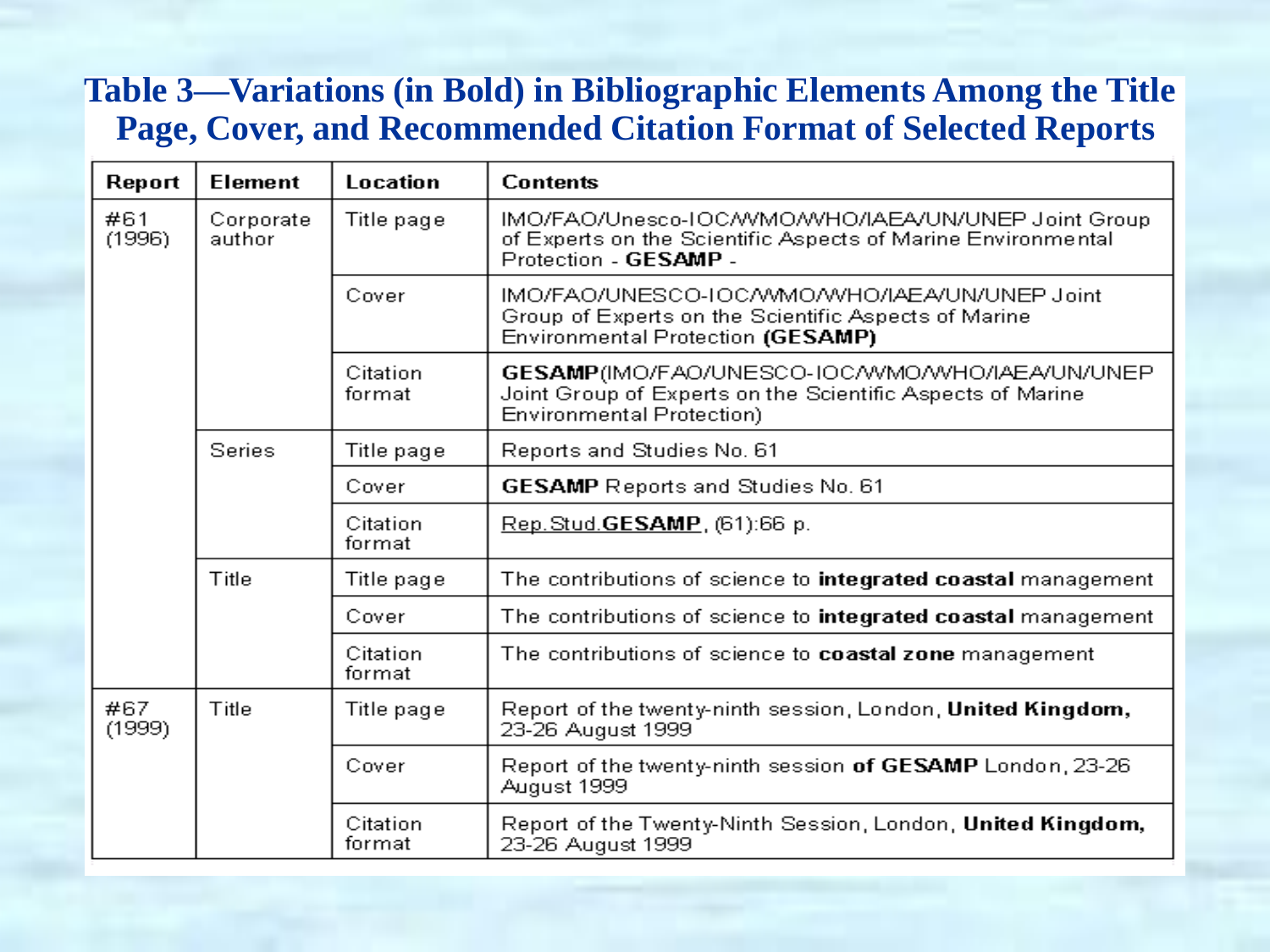# **Name Changes**

*1969* — Joint IMCO/FAO/UNESCO/ WMO Group of Experts on the Scientific Aspects of Marine Pollution

*1993* — IMO/FAO/UNESCO-IOC/ WMO/WHO/IAEA/UN/UNEP Joint Group of Experts on the Scientific Aspects of Marine Environmental Protection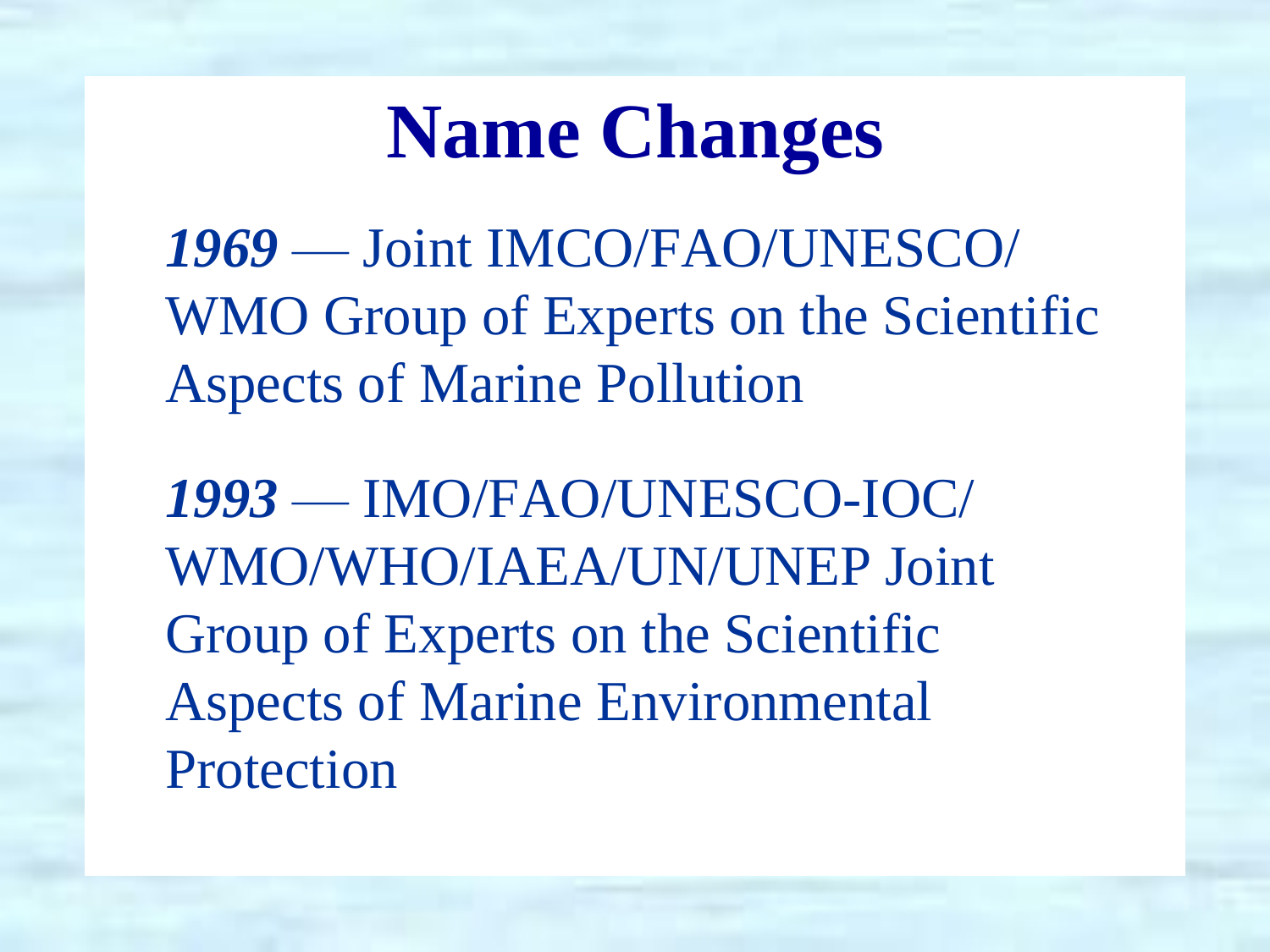#### **Table 4 — Holdings of GESAMP Publications in Selected Major Marine Science and National Libraries**

| Library                                                                                                           | Holdings of Reports and Studies                                                                                |
|-------------------------------------------------------------------------------------------------------------------|----------------------------------------------------------------------------------------------------------------|
| National Marine Biological Library, Plymouth, England<br>http://www.mba.ac.uk/nmbl/                               | Amost complete holdings (two missing<br>reports will be acquired at R. Cordes's<br>suggestion)                 |
| Woods Hole Oceanographic Institute Library, Woods Hole, I<br>Massachusetts, USA<br>http://www.mblwhoilibrary.org/ | Missing five reports, published 1986-<br>1991 (missing reports will be acquired at<br>R. Cordes's suggestion). |
| Scripps Institution of Oceanography Library, San Diego,<br>California, USA<br>http://scilib.ucsd.edu/sio/         | Missing several recent the matic reports,<br>and many session reports.                                         |
| Bedford Institute of Oceanography Library, Halifax, Canada.<br>http://www.mar.dfo-mpo.go.ca/e/library/bio-e.html  | Complete holdings                                                                                              |
| British Library, London, and Document Supply Centre,<br>Boston Spa, West Yorkshire, England<br>http://www.bl.uk   | Complete holdings<br>(Document Supply Centre)                                                                  |
| Library of Congress, Washington, DC, USA<br>http://www.loc.gov                                                    | Many gaps in holdings.                                                                                         |
| Bibliothèque nationale de France, Paris, France<br>http://www.bnf.fr                                              | Many gaps in holdings.                                                                                         |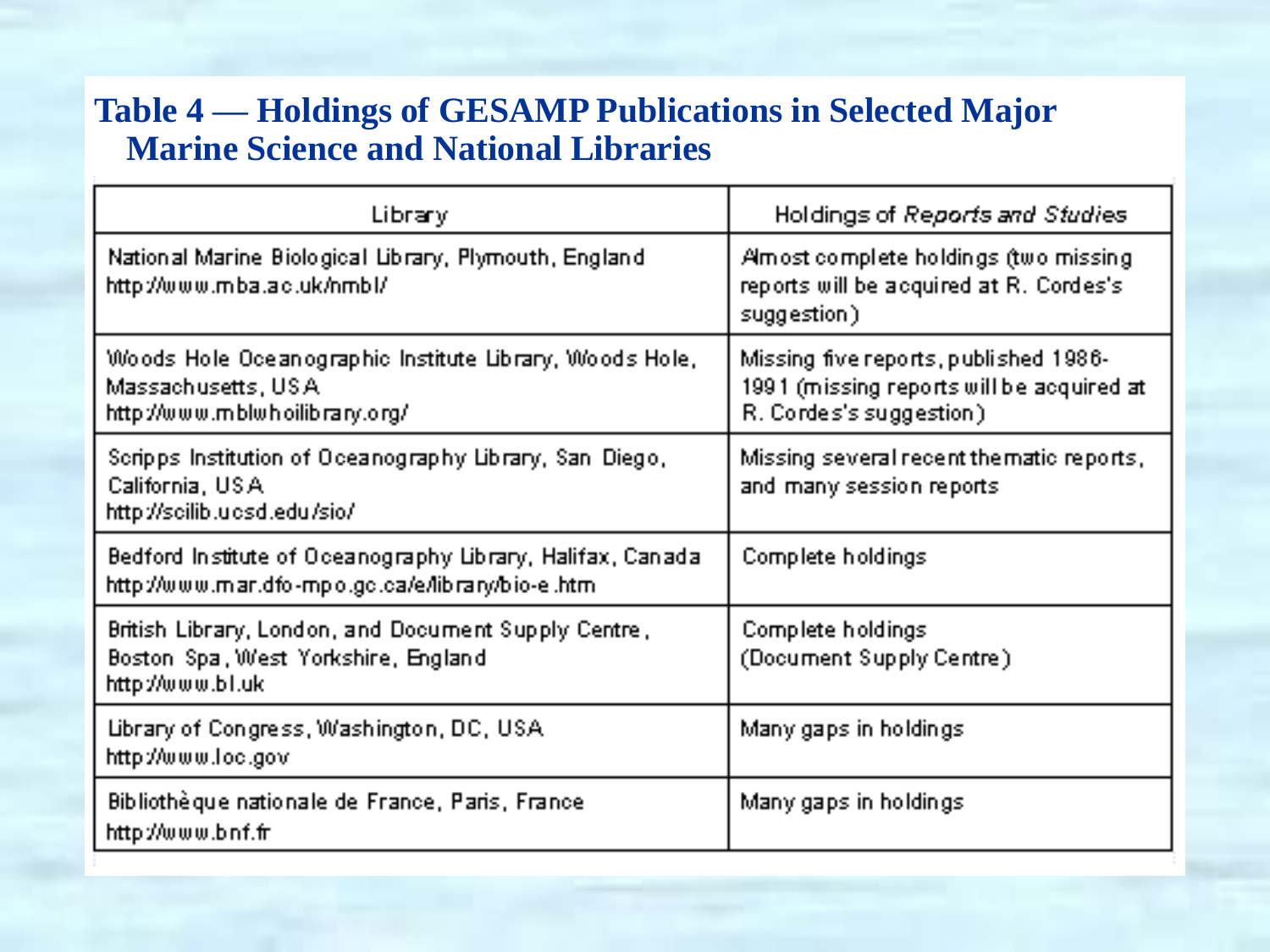### **GESAMP Citations in** *Web of Science*

### *Cited Author Field*

- GESAMP
- JOINT GROUP EXP S
- GROUP EXP SCI ASP
- IMO FAO UNESCO WM
- UNEP

### *Cited Work Field*

- 115 REG SEAS REP STU
- STAT MAR ENV
- IMOFAOUNESCOWMOWHOIA
- REP STUD
- GESAMP REPORTS STUDI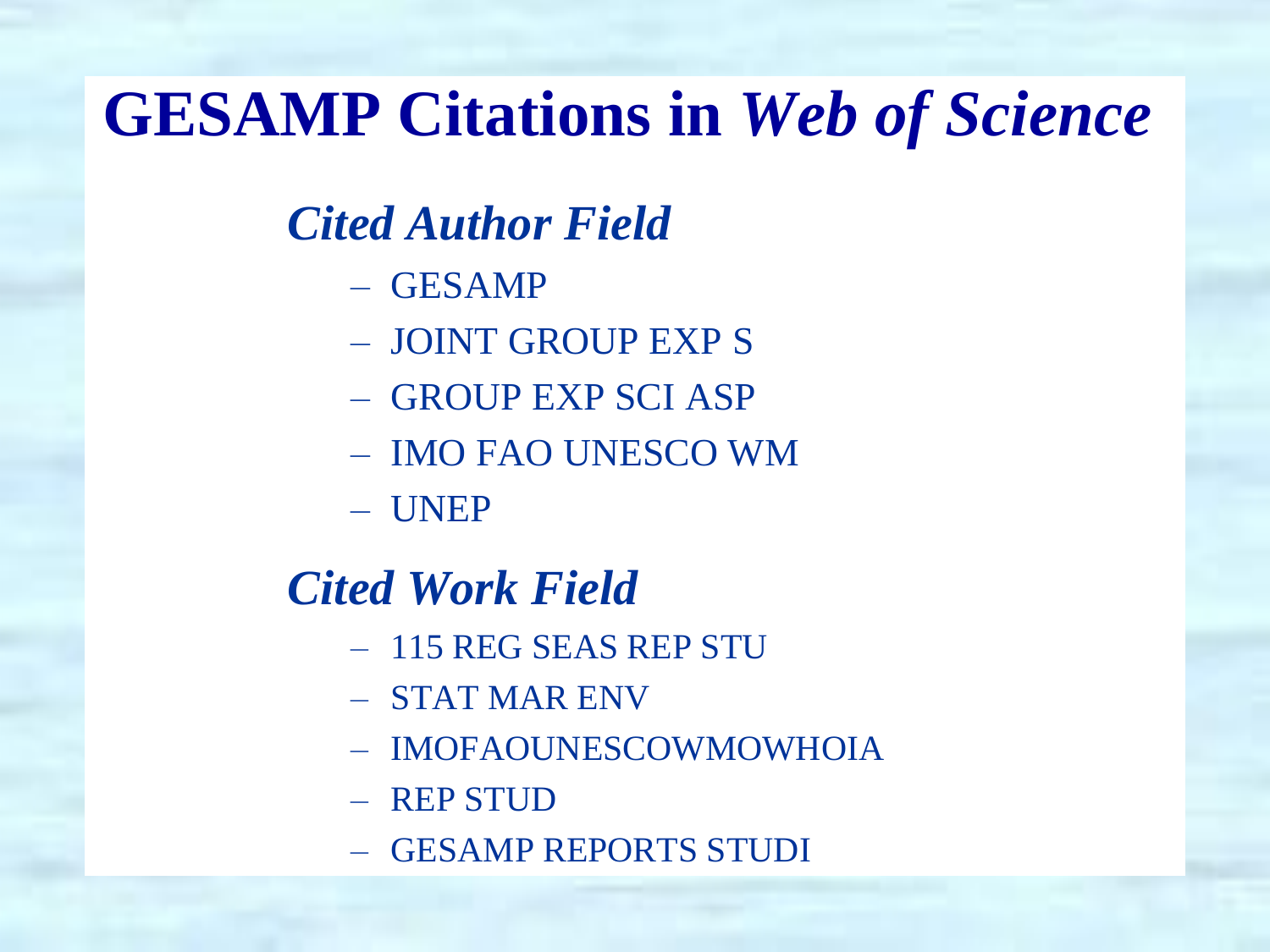### **Citations Located**

1518 citations in 1251 papers

88% of the citations contain one one GESAMP publication

96% of the citations are to the thematic reports

61% of the citations are to the true grey literature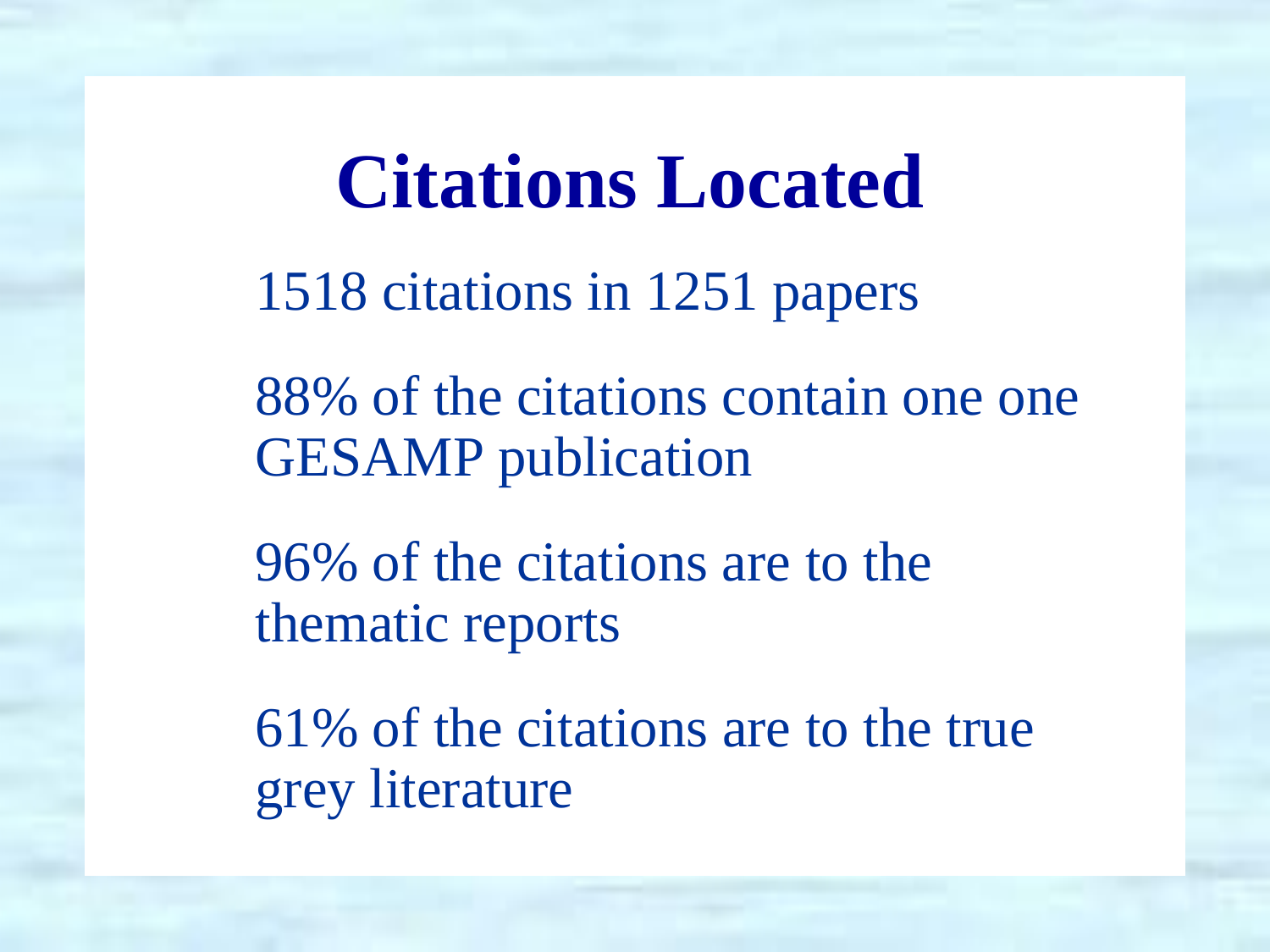#### *Figure 1 — Frequency of Citations to GESAMP Publications, to the End of 2002*

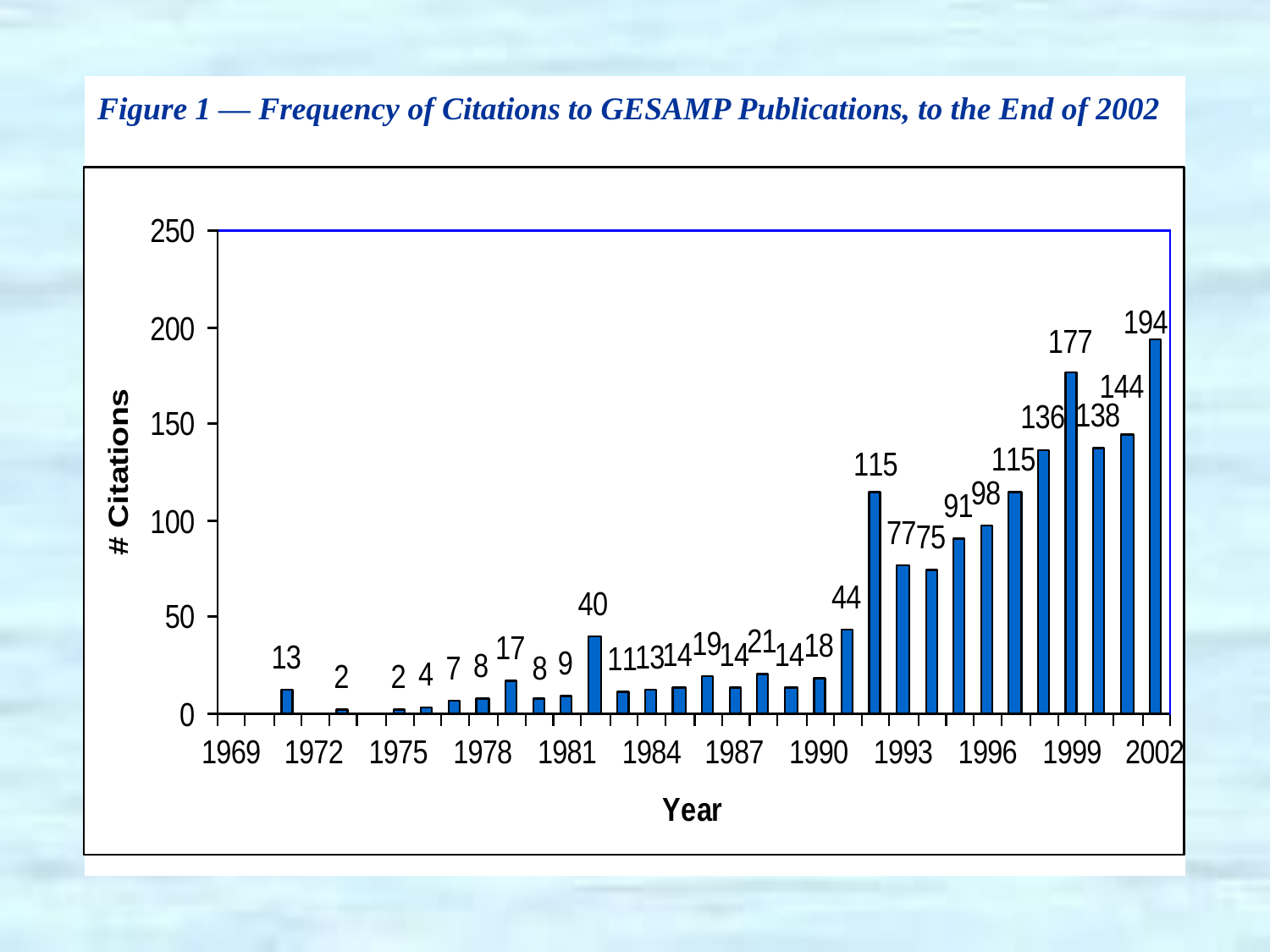#### **Figure 2—Citations to Versions of** *The Atmospheric Input of Trace Species to the World Ocean***, to July 28, 2002**

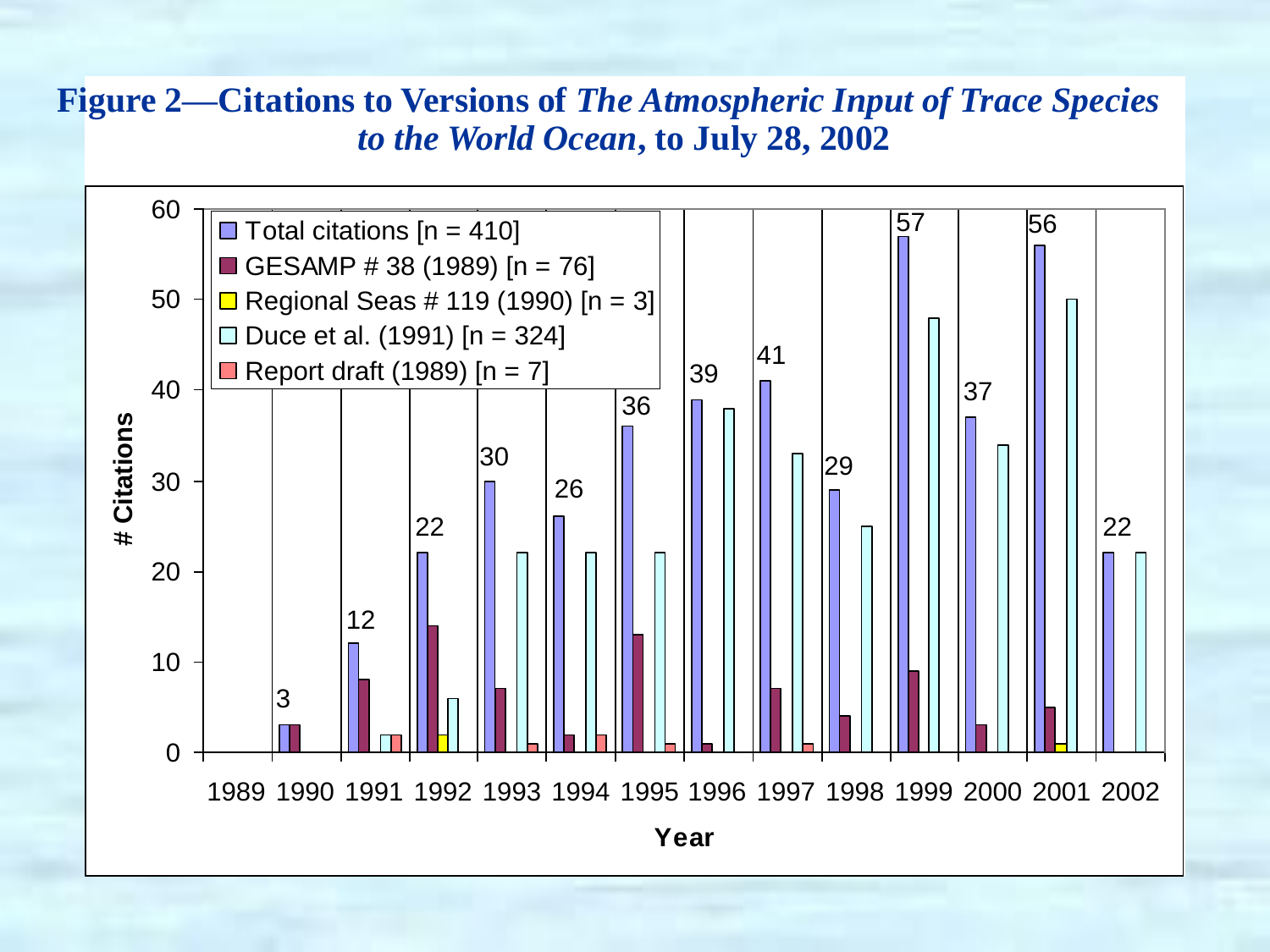#### **Figure 3—Citations to Versions of** *The State of the Marine Environment*, **to July 28, 2002**

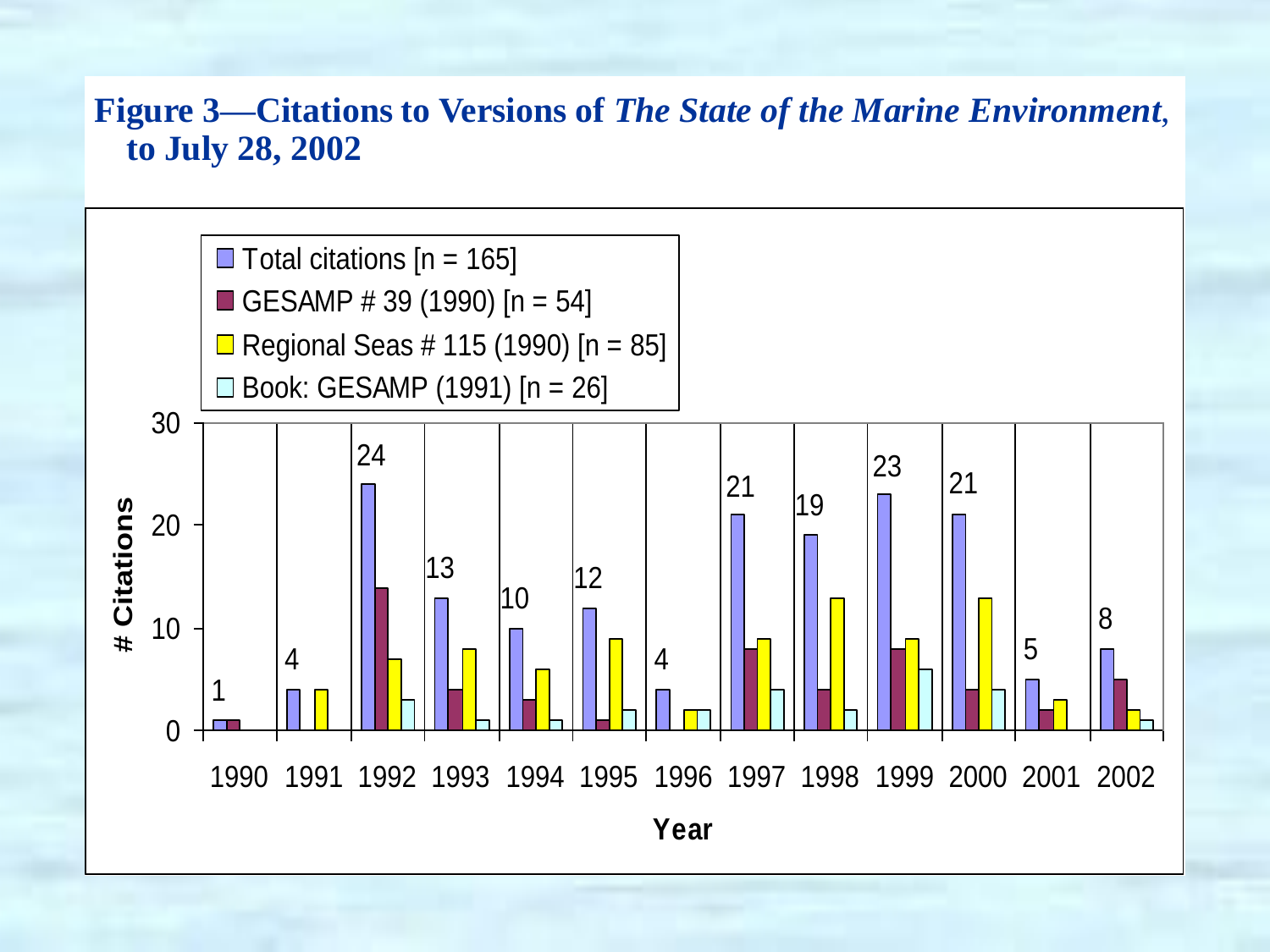# **Who Cites GESAMP Reports?**

### **Individuals Associated with GESAMP**

- 28% of the citing papers
- 34% of the citations

### **All Others**

– More than 70% of the citing papers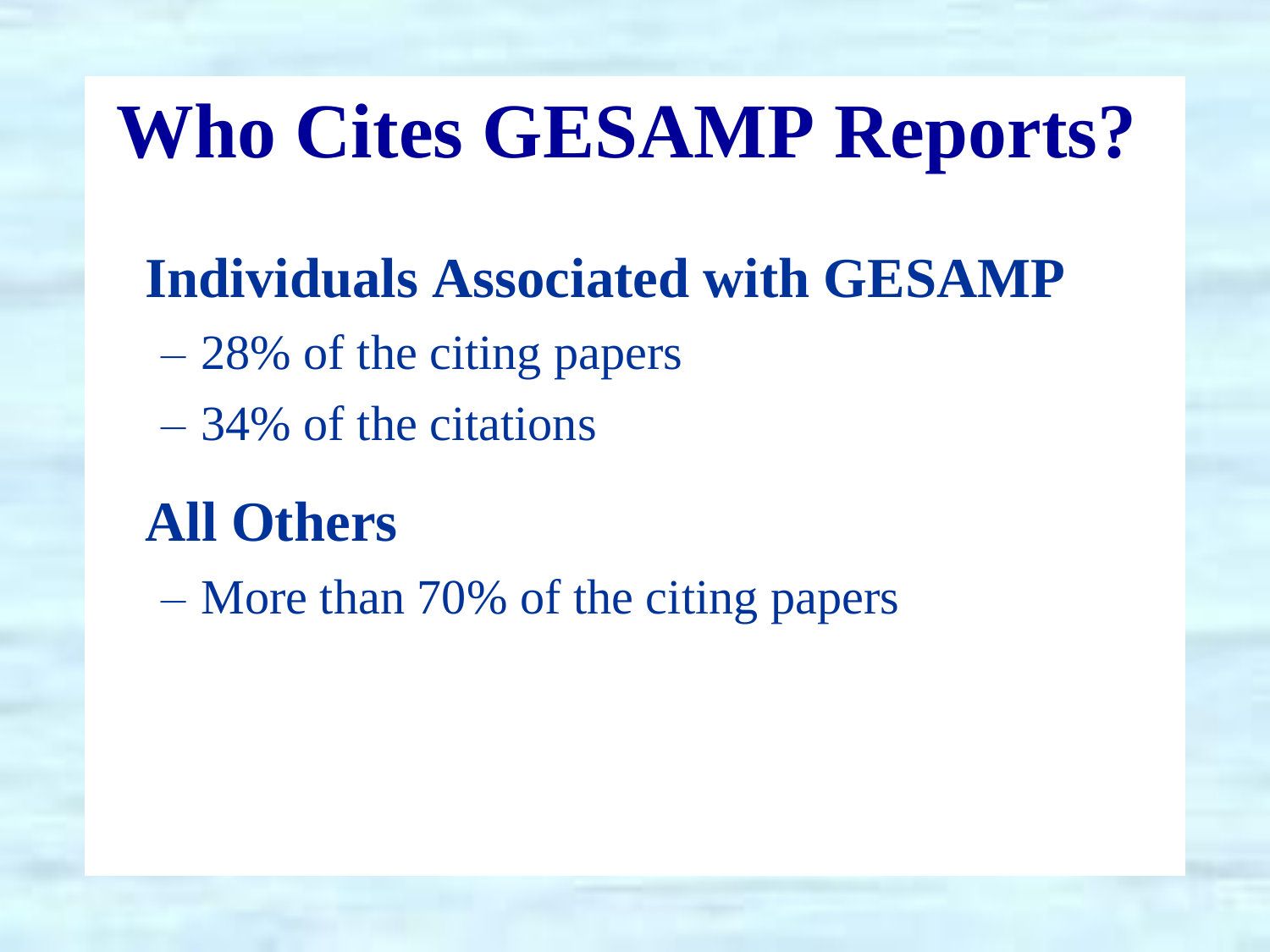### **Geographic Distribution of Citing Authors**

- Western Europe 43%
- North America & Caribbean 31%
- Asia  $8\%$
- Australia & New Zealand 6%
- Eastern Europe 5%
- Middle East 4%
- Africa  $2\%$
- South America 1%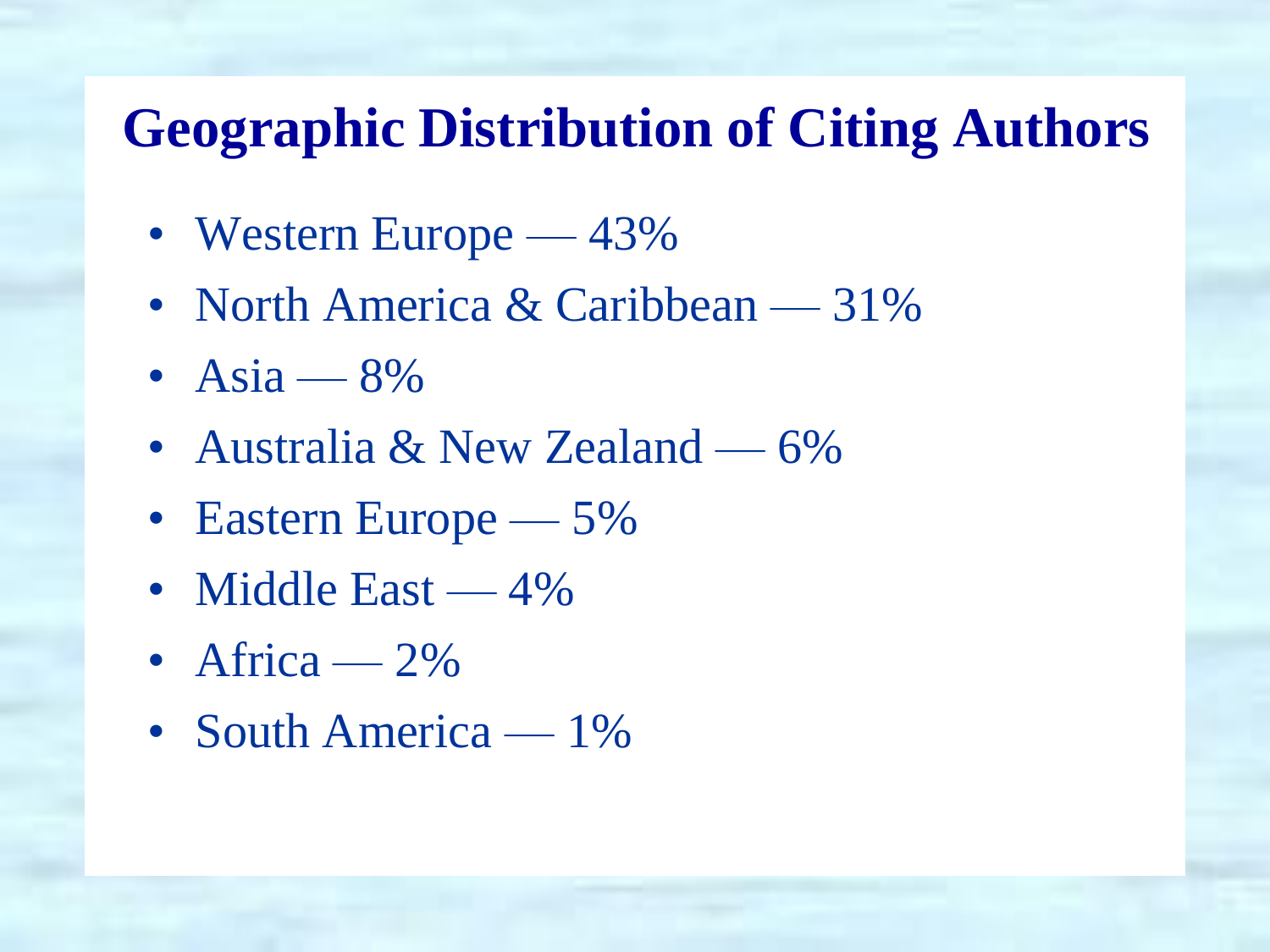# **Citing Journals**

311 different journals in 84 subject areas

### **Top five**

- Environmental Sciences
- Marine & Freshwater Biology
- Oceanography
- Geosciences, Interdisciplinary
- Meteorology & Atmospheric Sciences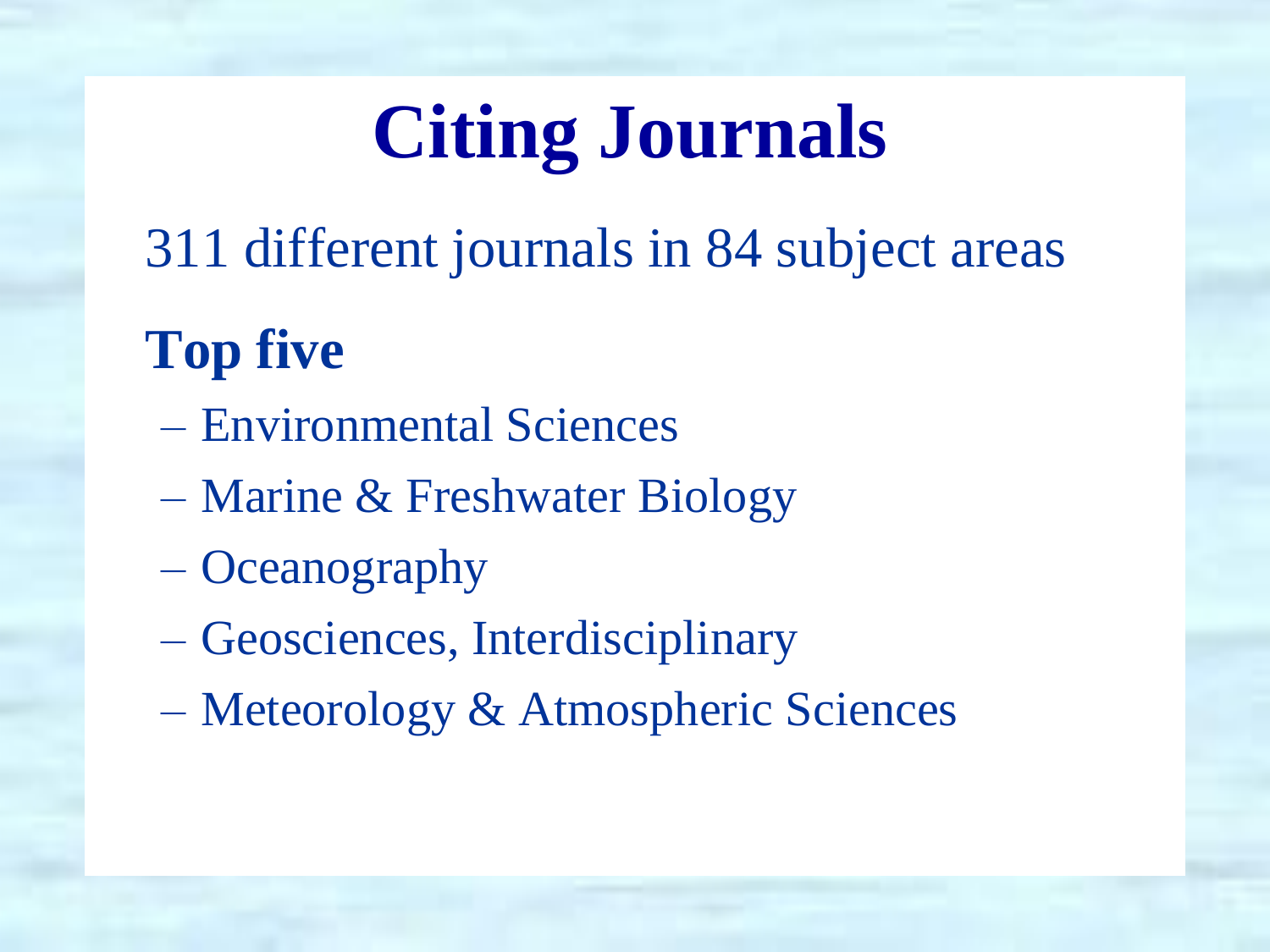## **Publishing Recommendations Sent to GESAMP**

- Emphasize the acronym GESAMP
- Establish a standardized name for the series
- Ensure that each title is consistently applied
- Obtain a new ISSN with each name change
- Always include an ISBN, along with the ISSN
- Distribute reports widely
- Send copies of reports to indexing agencies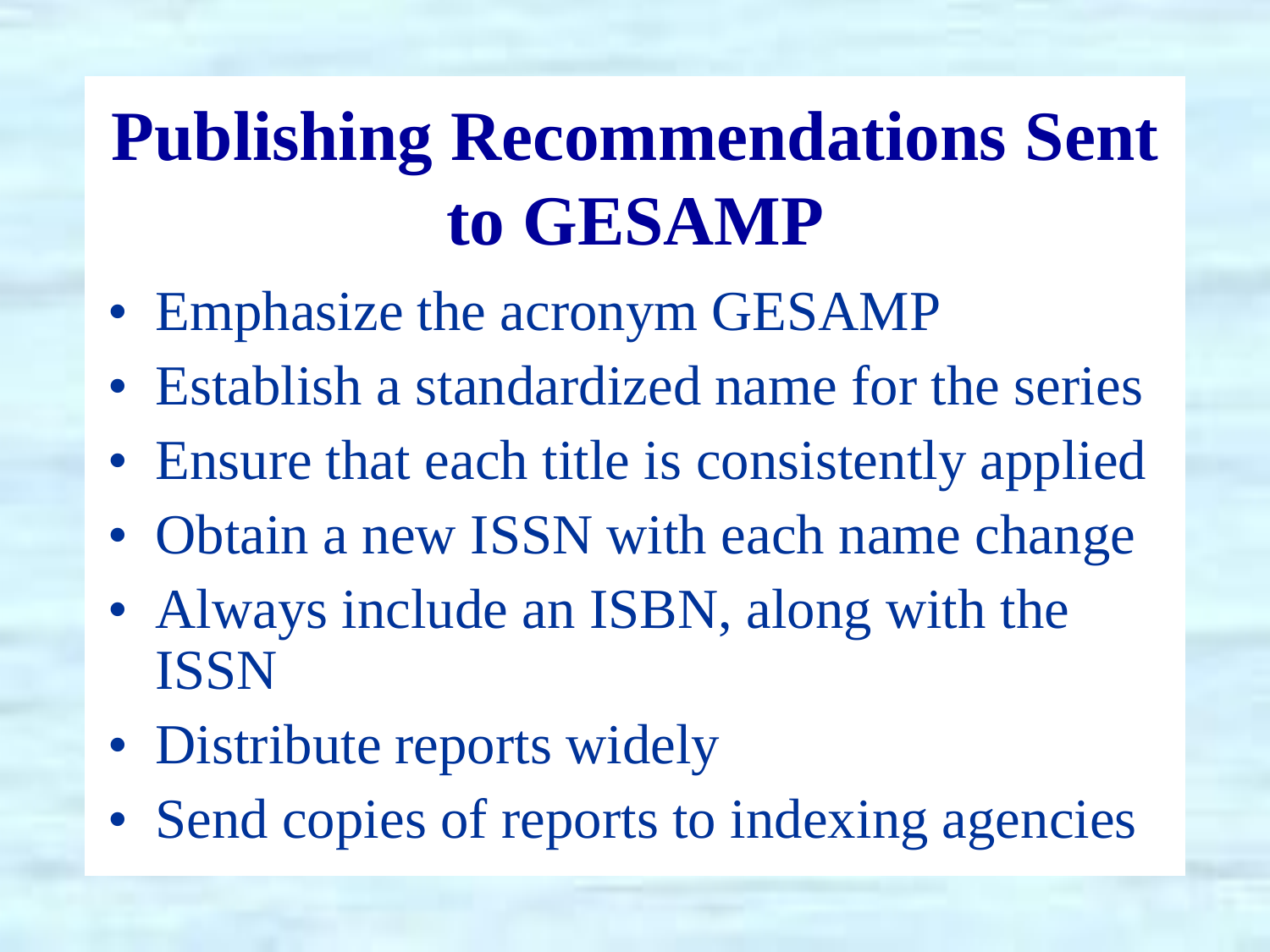# **Publishing Recommendations Sent to GESAMP (cont.)**

- Outline the peer review process in each report
- Consider establishing two series
- Give greater attention to translation of the reports
- Keep the website up to date
- Continue creating digital versions of older reports
- Centralize publication and distribution of the reports